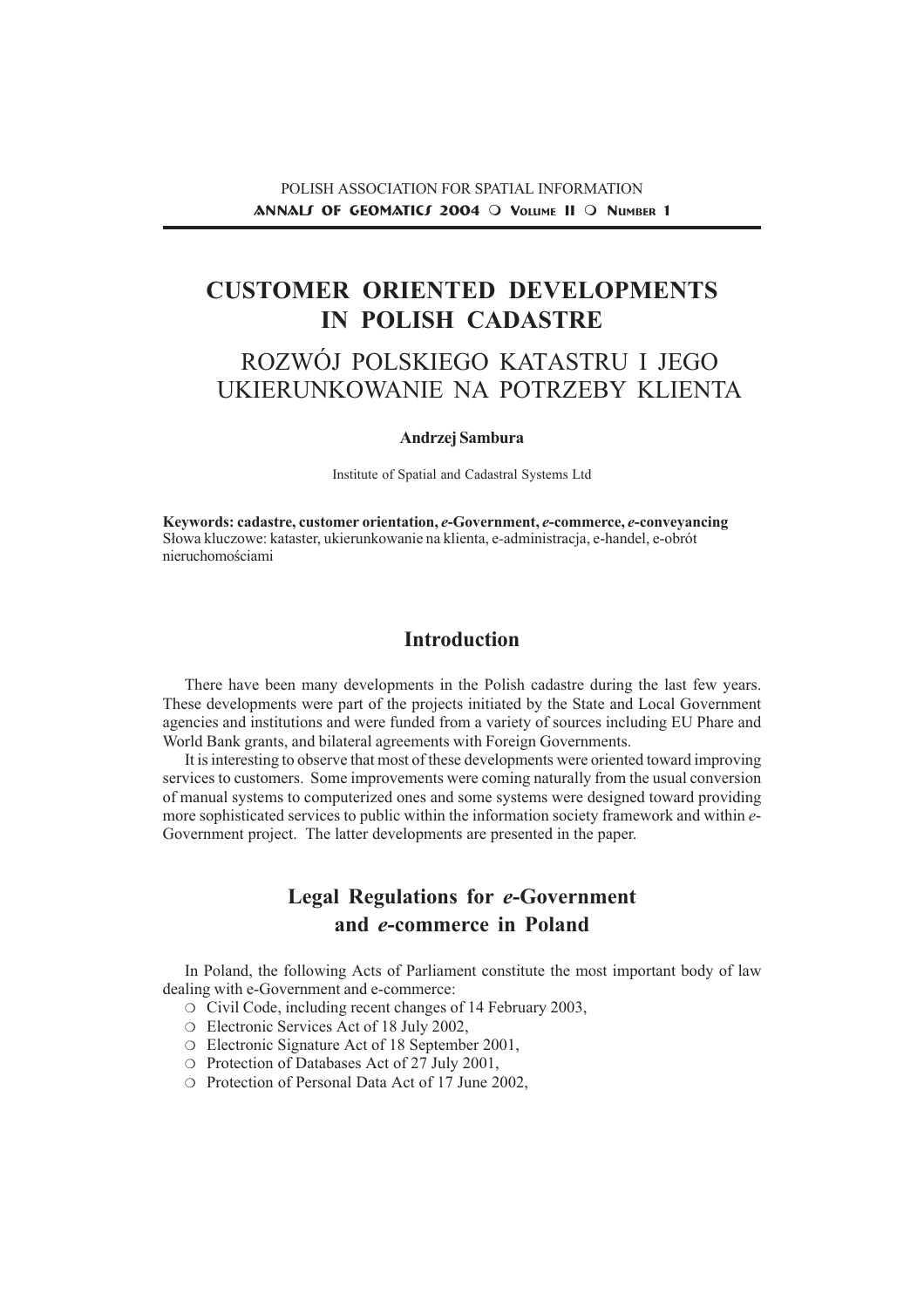- ❍ Electronic Payments Act of 12 September 2002,
- ❍ Protection of Selected Services and responsibility for Damage Caused by Dangerous Products Act of 1 July 2000.

The above legal regulations, discussed in depth in a separate paper (Szmajda, 2004) constitute only one component of the whole legal framework for e-Land Administration. The second component consists of specific legal regulations governing land administration. These regulations deal with two separate but interlinked subjects: cadastre and land registration. The legal issues related to cadastre are regulated primarily by:

❍ Geodesy and Cartography Act of 4 June 1989, and the associated Executive Orders. The legal issues related to land registration are regulated mainly by:

❍ Land Books and Mortgage Act of 6 July 1982, and the associated Executive Orders.

Realization of a move from traditional land administration to e-Land Administration requires substantial changes to existing law, and specifically, to the acts dealing with functioning of cadastre and land registration registers and systems and also to the acts dealing with the institutions responsible for these registers. The necessary changes to the legal regulations governing land administration are discussed further in section on "Organizational and Institutional Changes". However it should be mentioned here that processes required to implement such changes are usually protracted and bitterly opposed by groups of professionals with vested interests affected by the proposed changes.

Nonetheless even the best law for e-Land Administration passed through the Parliament does not guarantee the practical successes during its implementation. It is necessary to have the resolve of Government and financial support for practical implementation of projects related to e-Government. Strategy in this respect has been recently approved by the Polish Government (Gov. of Pol., 2003). One of the statements contained in that document declares for example that:

It is necessary to coordinate creation and functioning of key databases and registers in public administration related to  $\ldots$  information on properties $\ldots$  from the point of view of providing...modern methods of access to public registers and spatial references of information contained in various databases.

Another example of such Government resolve is draft of Informatization of Public Administration Act, expected to be passed through the Parliament shortly.

## Current Developments in e-Land Administration in Poland

Currently, three independent public registers supervised by three separate Ministers handle land administration in Poland:

- ❍ Land and Building Register (Ewidencja Gruntów i Budynków physical cadastre) operated by Local Government Administrations (LGAs) and supervised by the Surveyor General located within the Ministry of Infrastructure,
- ❍ Land and Mortgage Register (Ksiêgi Wieczyste legal cadastre) operated by courts and supervised by the Ministry of Justice, and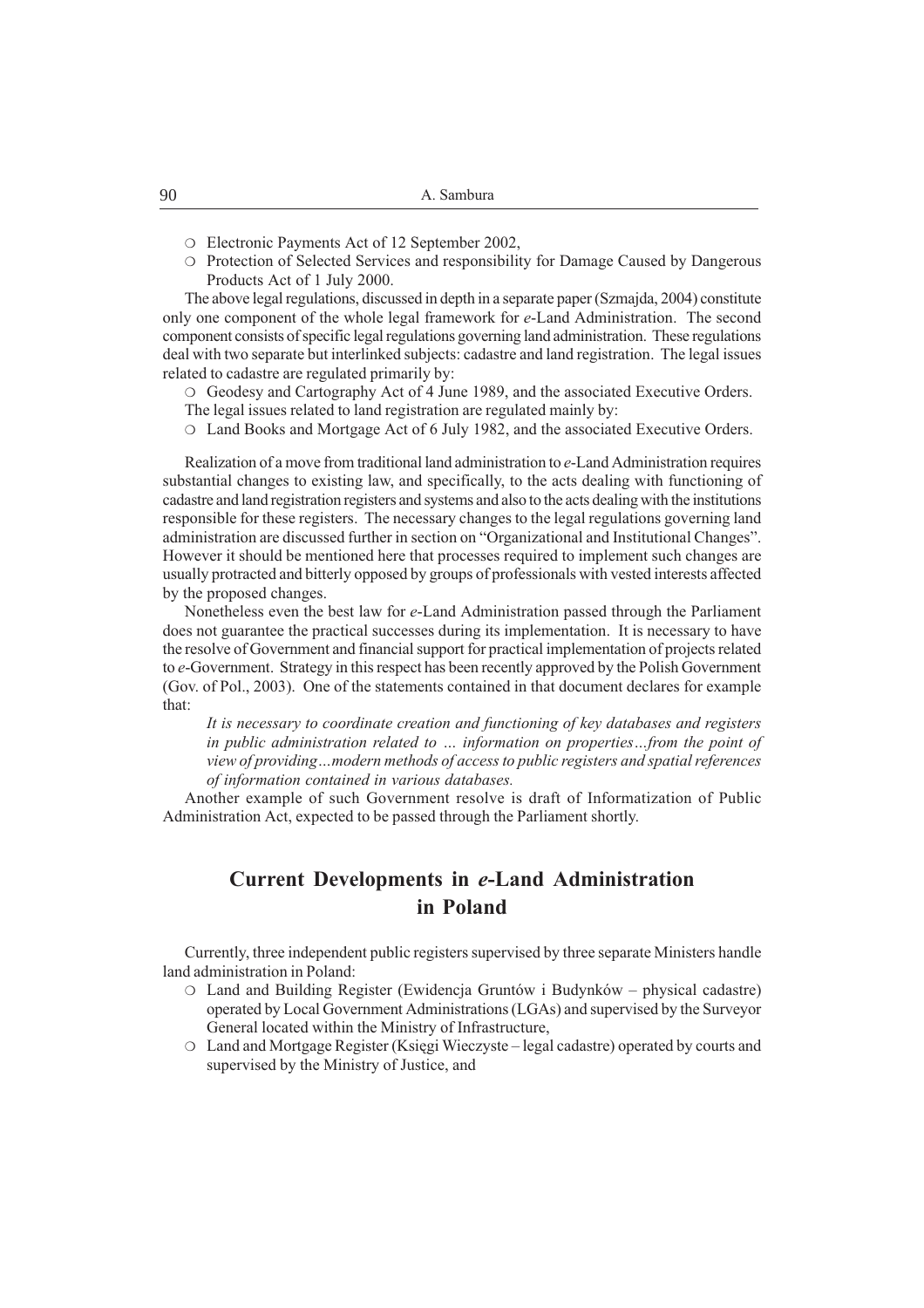O Property Tax Register (Rejestr Podatków od Nieruchomości – fiscal cadastre) operated by Local Government and supervised by the Ministry of Finance.

Such situation is far from being satisfactory. The major problems relate to duplication of data, insufficient communication and coordination of activities of various Government institutions involved and a sectoral approach to the legal regulations. To alleviate these problems, Polish Government has embarked on extensive programme of new developments in the domain of e-Land Administration. The major developments cover implementation of Integrated Cadastral System (ICS) built within three projects co-financed by EU (Phare 2000 project), World Bank (IDF project) and the Netherlands Government (MATRA project). Large R&D projects cofinanced by the Polish Science Research Council, such as project KASKADA and RSIP are providing additional experience and input. Some of these projects aim to gradually improve the current situation but others, like IDF propose more radical changes:

- ❍ The Phare 2000 project is building modern technological framework within the existing institutional setup with only minimal legal changes to allow implementing e-procedures (eg. land book migration, central database, etc).
- ❍ Another technology based MATRA project deals with modernization of IT systems for management, processing and access to data within the physical cadastre.
- ❍ In parallel, IDF project is defining organizational, institutional and legal changes necessary for implementation of real customer-oriented e-Land Administration.

#### Technological Framework for e-Land Administration

Current developments related to building the first stage of the technological platform for e-Land Administration in Poland concentrate predominantly within the EU Phare 2000 project. These developments are described in detail in a separate paper (Garstka, 2004). The project consists of three main components: (1) an Integrating Electronic Platform (IEP), (2) a New Land Book (NLB) and (3) an improved fiscal cadastre. The IEP provides facilities for exchange of data between all three public cadastral registers (physical cadastre, legal cadastre and fiscal cadastre) and central replicated database of physical cadastre for improved access to cadastral data. The NLB system (legal cadastre), when implemented, should provide central database of Land Books and fully electronic property rights registration in 320 courts. The third component (fiscal cadastre) shall eventually provide solutions supporting improved land and property tax collection in 2500 municipalities.

The ICS IT solutions developed within Phare 2000 project illustrated in Fig. 1 below have been designed for implementation within the existing institutional and organizational setup. Such implementation requires only minimal changes in the existing law and therefore it was possible to map the new IT facilities directly on the existing institutional structure of land administration in Poland.

These assumptions and the IT solutions for the ICS Integrating Electronic Platform (ICS-IEP) and all three ICS registers have been tested in 6 pilot LGA districts, 25 courts with 5 land book migration centres, and 7 municipalities. Much wider operational deployment of these solutions is being conducted within the next stages of the project covering Phare 2001 and 2003 programmes.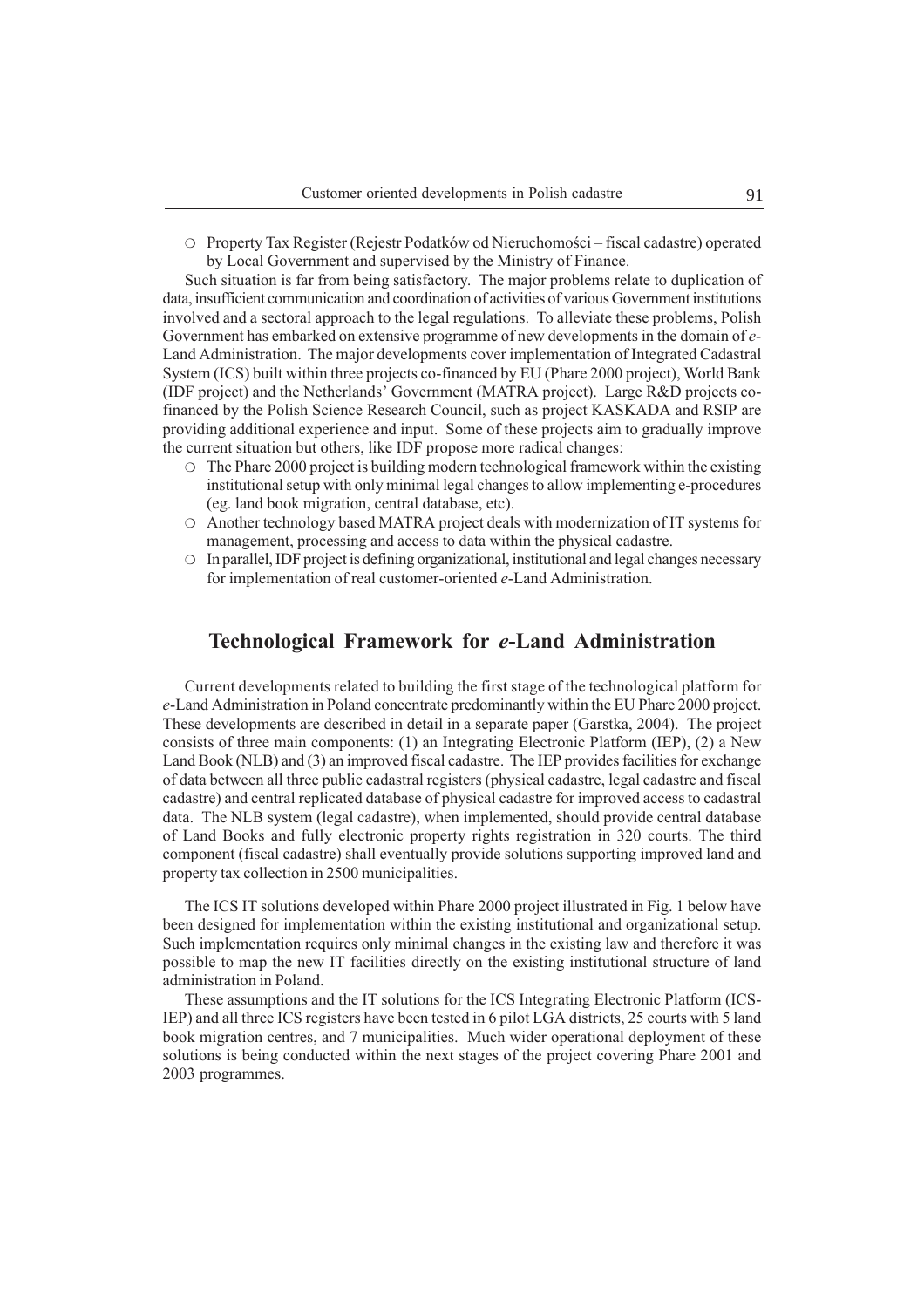

Fig. 1. Architecture of ICS-IEP system

It is planned that by the end of 2006, the ICS IT solutions for the physical cadastre shall be implemented in over 230 LGA districts out of a total of 380. The new IT solutions for the legal cadastre (the New Land Book system) shall be implemented in approximately 110 courts out of a total of 320. It is also expected that large number of municipalities out of 2500 will move to the new solutions for the fiscal cadastre.

The IT solutions developed within the Phare 2000 project are being supplemented by the MATRA project. The project is proposing alternative technological solutions for the Land and Building Register (LBR) storing and processing physical cadastre data. The proposed technical changes to the functioning of LBR are based on replacement of 380 local LBR databases with 16 regional databases. Functionality and procedures of the new IT environment of the LBR would remain virtually unchanged, with the cadastral services being handled as usually by the Geodesy Offices located in LGA at the district level. Obviously countrywide implementation of the MATRA IT solutions, once they are tested and proved, would be a substantial undertaking, which would require replacement of various LBR software packages in nearly all District Geodesy Offices and performing the associated data conversion.

Additional experience and input into development of the technological framework for e-Land Administration has been provided by several large R&D projects co-financed by the Polish Science Research Council. The most important of them were the KASKADA and RSIP (Sambura, Kudla, 2002) projects.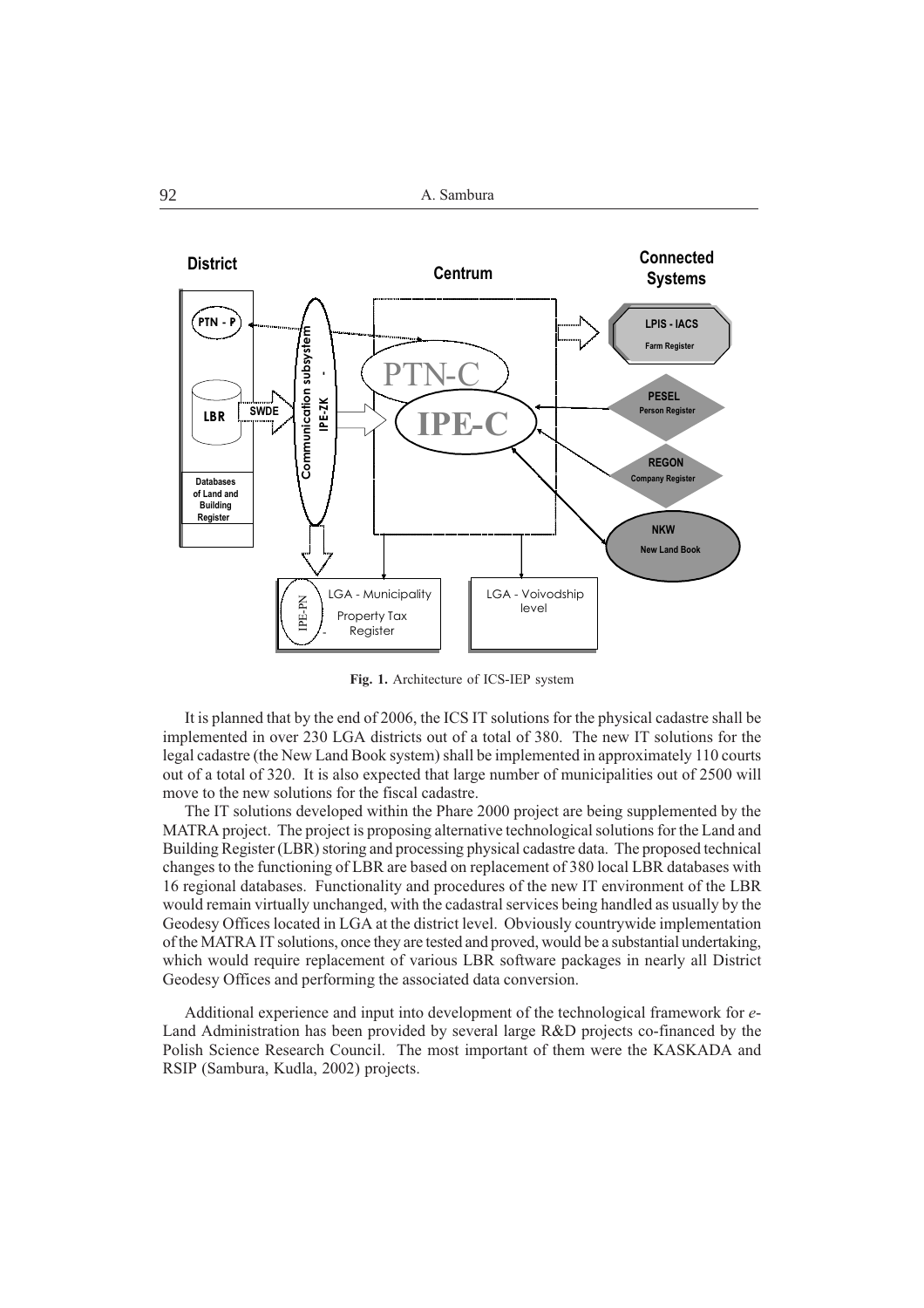The KASKADA project resulted in an IT system providing facilities for integration of data from three registers (physical cadastre, legal cadastre and fiscal cadastre) in one database. The practical implementation of the system in three large LGA districts (Cracow, Bytom, Zgierz) has proved existence of many benefits of such integration, including the ability to provide complex cadastral data to a diverse group of customers.

The RSIP project was dealing with implementation of a model for regional Spatial Data Infrastructure (SDI). One of the important aspects of the project was issue of standardization of spatial data and metadata, including cadastral data. Other aspects of the project included provision of solutions to efficient access to spatial data from various categories of customers. The lessons from the RSIP project underline the importance of treating cadastral systems and data as essential parts of SDI. The reverse relation is equally important – cadastral systems such as Polish ICS to be able to be a part of SDI must be compatible with the SDI standards.

As the Phare 2000 project is primarily oriented toward technological solutions for ICS, it was not possible to fully achieve the wider objective of the project defined as

Improving efficiency of public bodies in the field of registration of real estate property rights and providing complex information about real property for legal, commercial and fiscal purposes.

Similarly, the IT solutions alone could not enable realization of other important goals of the ICS such as:

- ❍ creation of conditions for rational administration of land resources including optimal management of real estate and improvement of investment processes,
- ❍ stimulation of real estate market development,
- ❍ enhancement of the role of land title registration and improvement of court operation in relation to securing rights to real estate, including rights of all parties participating in real estate transactions,
- ❍ creation of conditions for rational management of property tax systems,
- ❍ activation of capital embedded in real estates,
- ❍ generation of income from facilitating access to cadastral databases.

### Organizational and Institutional Changes

Introduction of a modern IT systems into existing inefficient organisation of land administration in any country is going to bring only marginal efficiency gains (as pointed out in the previous section), and probably is not worth the investment of large amounts of funds. Poland is not different in that respect. Being aware of this problem, Polish Government has created Inter-ministerial Committee for Preparing Governmental Programme for Development of Cadastral System and accepted assistance of the World Bank in the form of an Institutional Development Fund (IDF) project. The project titled "Strengthening of the Processes of Land Administration and Registration in Poland" is being conducted concurrently with the Phare 2000 and MATRA projects.

The main objective of the IDF project was to prepare the recommendations regarding the preferred model of the Integrated Cadastral System (ICS) in Poland (further called the National Framework for ICS). To achieve this objective, the project activities were conducted within the following main components of the project: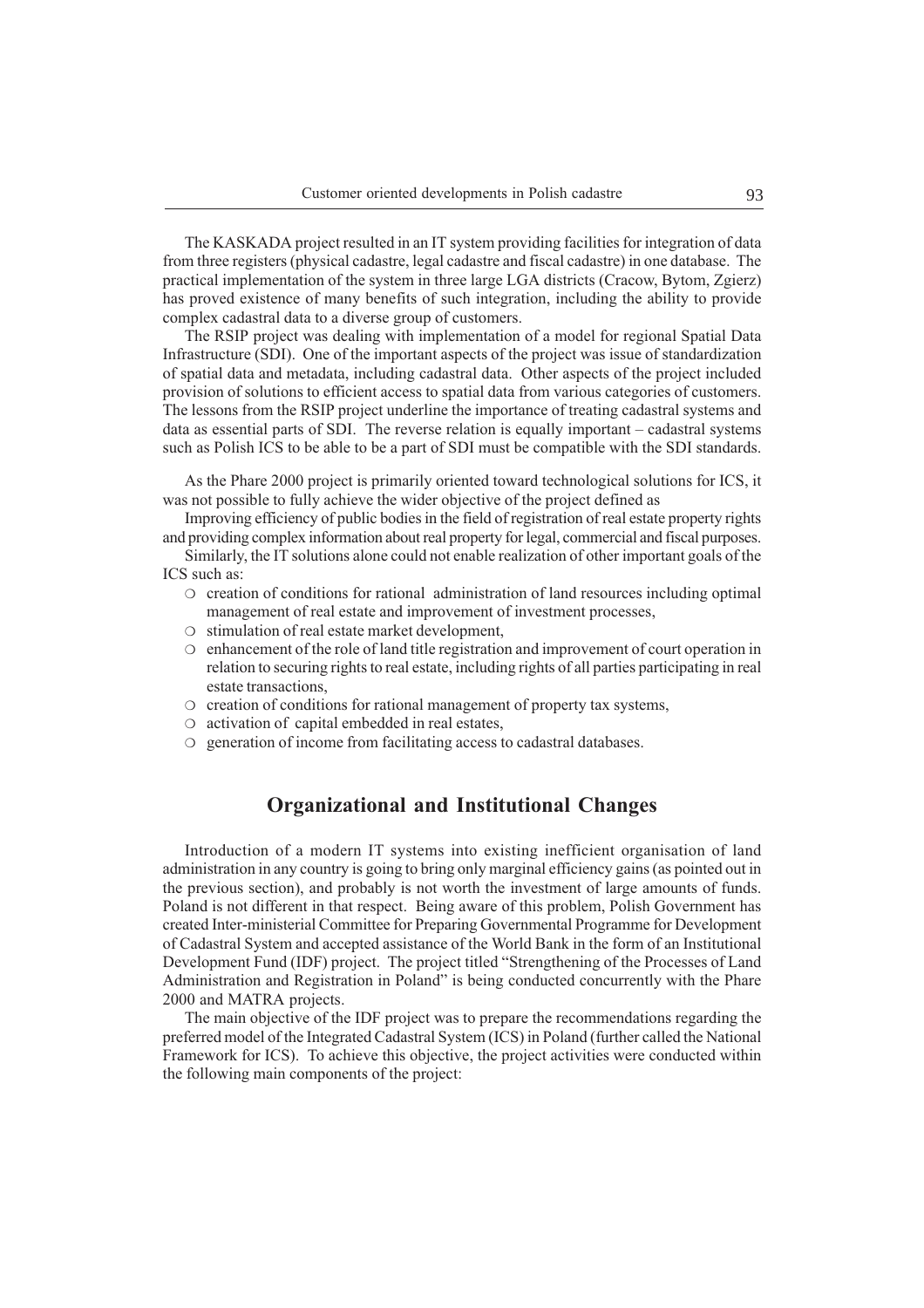- ❍ Development of a National Framework for Integrated Cadastral System (ICS) in Poland including organizational, economic, technical and legislative aspects.
- ❍ Evaluation and recommendation of data management models and technical standards for ICS.
- ❍ Conducting operational trials in selected cities to verify concepts, recommendations and standards developed within the project.
- ❍ Development of ICS implementation models on the level of administrative districts and municipalities/ communes.
- ❍ Conducting a series of seminars on the subject of development and implementation of ICS in Poland and preparation of the final project report.

All these components resulted in important conclusions and recommendations. The most important were the results of the first component related to the preferred model of the Integrated Cadastral System in Poland and the issues of organizational, institutional and legal changes necessary for implementation of such a system as a part of e-Land Administration.

The main recommendations of this component of the IDF project point out the necessity of transferring cadastre and land registration systems from the jurisdiction of two ministries into one independent administrative agency (SCC, 2004). The IDF project in Poland, by making such recommendations is being in agreement with recommendations of numerous World Bank sponsored projects arguing in favour of a unified administrative registration system. The organizational and financial solutions for a National Cadastral Information Agency have been proposed and institutional and legal changes necessary for such a move were also defined. Considering sensitive issues involved in implementation of the proposed changes and the expected resistance of some groups with vested interests in maintaining the status quo the implementation plan proposes several steps toward achieving the preferred model of the ICS in Poland and not a "big bang" approach.

Among the important results of other components of the IDF project are the recommendations for introduction of new standards for cadastral data and metadata (Miksa, 2004) and (Bajorski, 2004), as well as new approach to licensing data use and payments for data access over Internet (Matela, 2004). It is sufficient to say that recommendations for both the standards and data licenses follow closely the concepts and recommendations of the INSPIRE project.

### Toward e-Conveyancing

The IDF project also proposes a path toward implementing a more Customer-oriented cadastre. This in particular involves move toward e-conveyancing based primarily on strengthening the traditional role of public notaries in the conveyancing process. This could be achieved by changes in procedures combined with technological changes in the public notaries offices. The proposed procedure is illustrated in Fig. 2 below.

Currently, it is a duty of both the seller and buyer to conduct the searches in the cadastre and the land titling systems and provide the Notary with the appropriate documents. Information from these documents are then rewritten into the Notary act containing the contract for transfer of ownership and the application to the court for the entry into a land book. In the proposed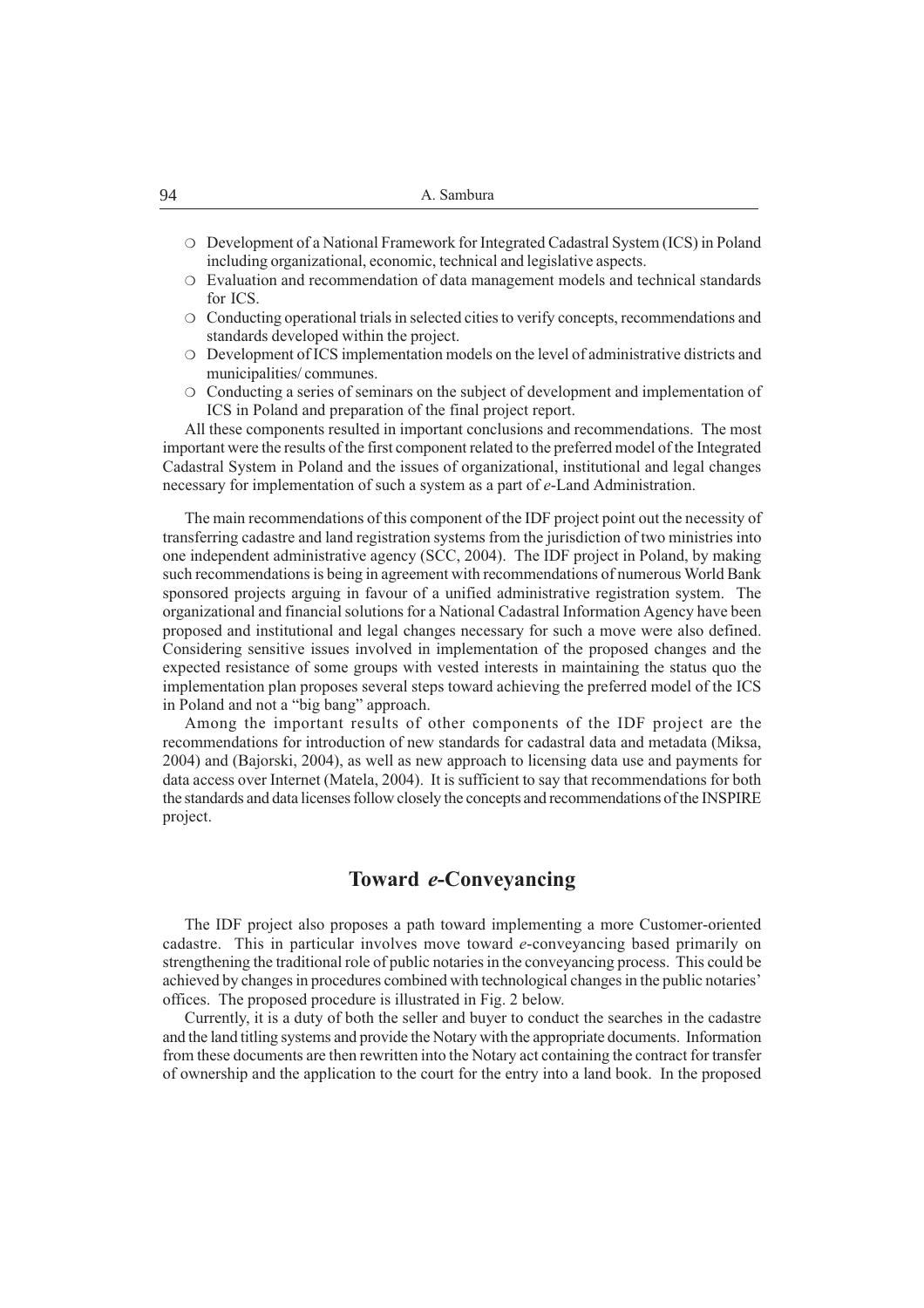

Fig. 2. Toward e-conveyancing

new e-conveyancing procedure, it would be a duty of a Notary to extract electronic version of the cadastre and titling search and include the relevant information without rewriting directly in the electronic Notary act. The act would then be immediately registered in the New Land Book system and stored in an electronic repository of all Notary acts. Implementation of such procedure requires only minor changes of the existing law.

It is interesting to observe that introduction of the proposed form of e-conveyancing shall also increase substantially the security of conveyancing transactions in Poland. Presently, due to the possible delays of up to a week in registration of a transaction for transfer of ownership by the notary at the court, dishonest seller can sell a property several times using different notaries. With the new electronic procedure and immediate registration of the transaction such fraud becomes virtually impossible to perpetrate.

#### Summary

In summary it can be stated that a lot has been achieved on Poland's road toward implementation of e-Land Administration, even if one cannot point to the fully operational examples of the relevant e-procedures.

The first stage of the technological platform for e-Land Administration in Poland based on the EU PHARE 2000 project solutions is already in place in 6 Local Government Administrations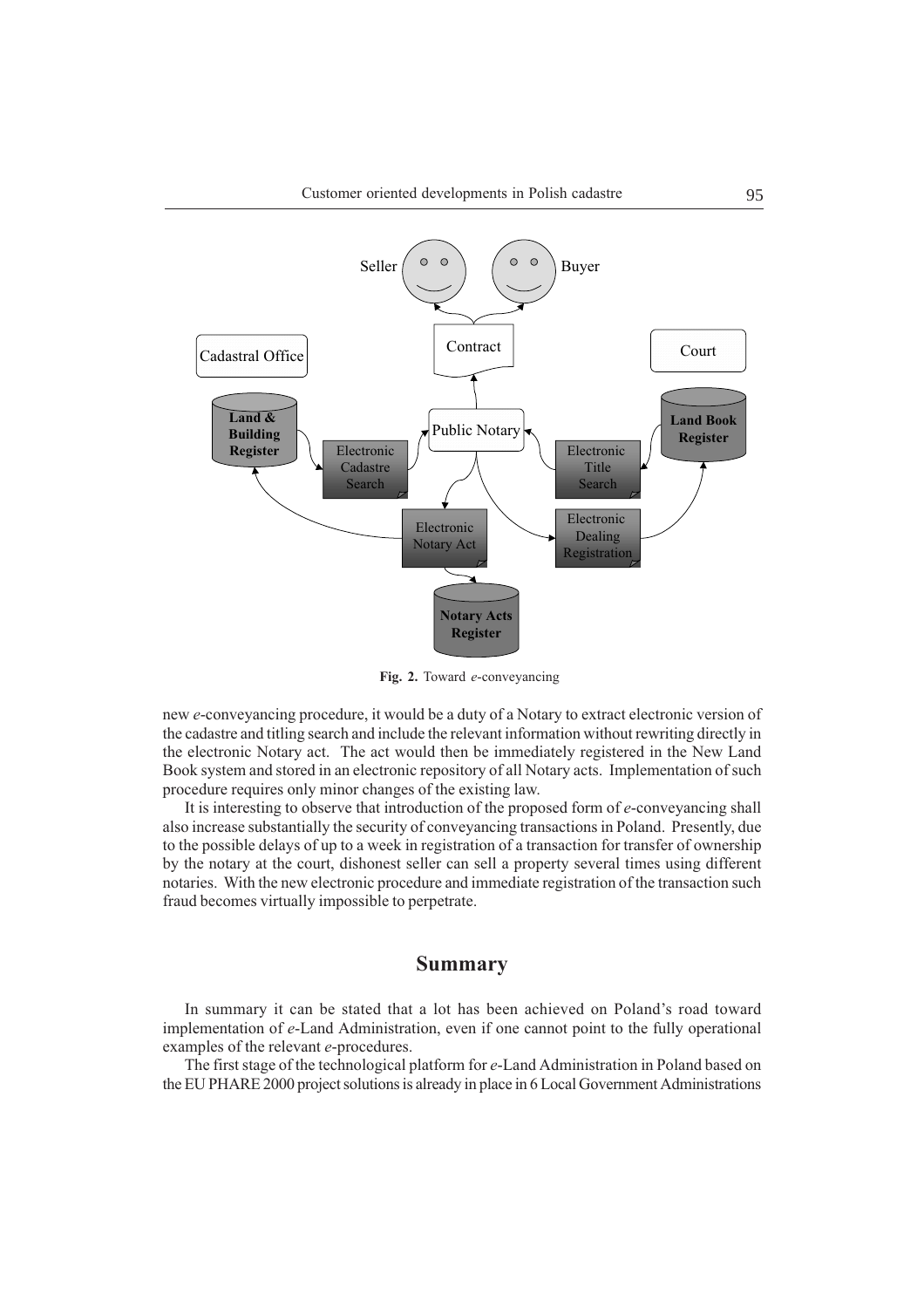(LGAs) districts and 25 courts. By the end of 2004 these numbers shall increase to 49 LGAs and 59 courts. Polish Government and the European Commission have both approved the Programme and the Business Plan for the development of the ICS in Poland providing financial security for the project.

In a concurrent World Bank IDF project a blueprint for the necessary organizational, institutional and legal changes has been worked out and the creation of an independent administrative agency recommended. Such a National Cadastral Information Agency should be responsible for conducting all the procedures of e-Land Administration. The new procedures and appropriate standards have been proposed. Part of these new proposed procedures covers a simple version of e-conveyancing, which should not only improve the service to the customers but also substantially increase the security of conveyancing transactions in Poland.

#### References

- Bajorski, M., 2004: Concept of the ICS metadata database and recommendations for cadastral metadata standards, WB IDF Project, Warsaw.
- Garstka, W., 2004: Presentation of the Phare 2000 IPE-PTN system, Conference on Cadastral System in Poland, Computerworld, Warsaw.
- Government of Poland, 2003: Strategy for Informatization of Poland  $-e$ -Poland (2004-2006), Government Press, Warsaw.
- Matela, W., 2004: Concept of a model for licensing data use and payments for access to data, information and documents from the State Geodetic and Cartographic Resources, WB IDF Project, Warsaw.
- Miksa, K., 2004: Recommendations for standards of cadastral data and metadata suitable for Polish conditions considering the aspects of Poland's accession to the EU, WB IDF Project, Warsaw.
- Ney, B., Sambura, A., 2003: IT Developments Enabling Customer-oriented Cadastre, Proceedings of the 2nd Cadastral Congress, Cracow.
- Sambura, A., Kudla. J., 2002: RSIP Building the Polish Component of the INSPIRE Framework at a Regional Level, Proceedings of the  $8<sup>th</sup>$  EU GI & GIS Workshop, Dublin.
- SCC, 2003: Overall Assumptions and Options for the Integrated Cadastral System Model in Poland, WB IDF Project, Warsaw.
- SCC, 2004: Organizational, Legal and Technical Assumptions for the Preferred Model of the Integrated Cadastral System Model in Poland, WB IDF Project, Warsaw.
- Szmajda, P., 2004: Overview of Legal Regulations for Electronic Services Related to Distribution of Cadastral Data, Information and Documents Through Internet, Proceedings of the 6<sup>th</sup> Conference on New Challenges for Centres for Surveying and Mapping Documentation, pp. 114-131, Elbląg.

#### **STRESZCZENIE**

Referat poświęcony jest rozwojowi elektronicznych systemów administrowania nieruchomościami (e-Land Administration), będących jednym z elementów budowanego w Polsce systemu e-administracja (e-Government).

We wstępie, referat przywołuje ustawy i regulacje prawne istniejące w Polsce, odnoszące się do elektronicznych systemów komunikacji w zastosowaniu do administrowania nieruchomościami, ustanowione z uwzględnieniem prawa obowiązującego w Unii Europejskiej. Polskie prawo administracyjne i gospodarcze jak również jego elementy odnoszące się do e-administracji i e-handlu (e-Commerce) jest sformułowane przez wiele ustaw państwowych oraz przez jeszcze liczniejsze towarzyszace ustawom przepisy i zarzadzenia. Na podstawie analizy istniejacych w Polsce uwarunkowań, przedstawiono strategię działań zmierzających do wdrożenia projektów związanych z realizacją idei e-administracji, które zostały zatwierdzone przez Rząd Polski.